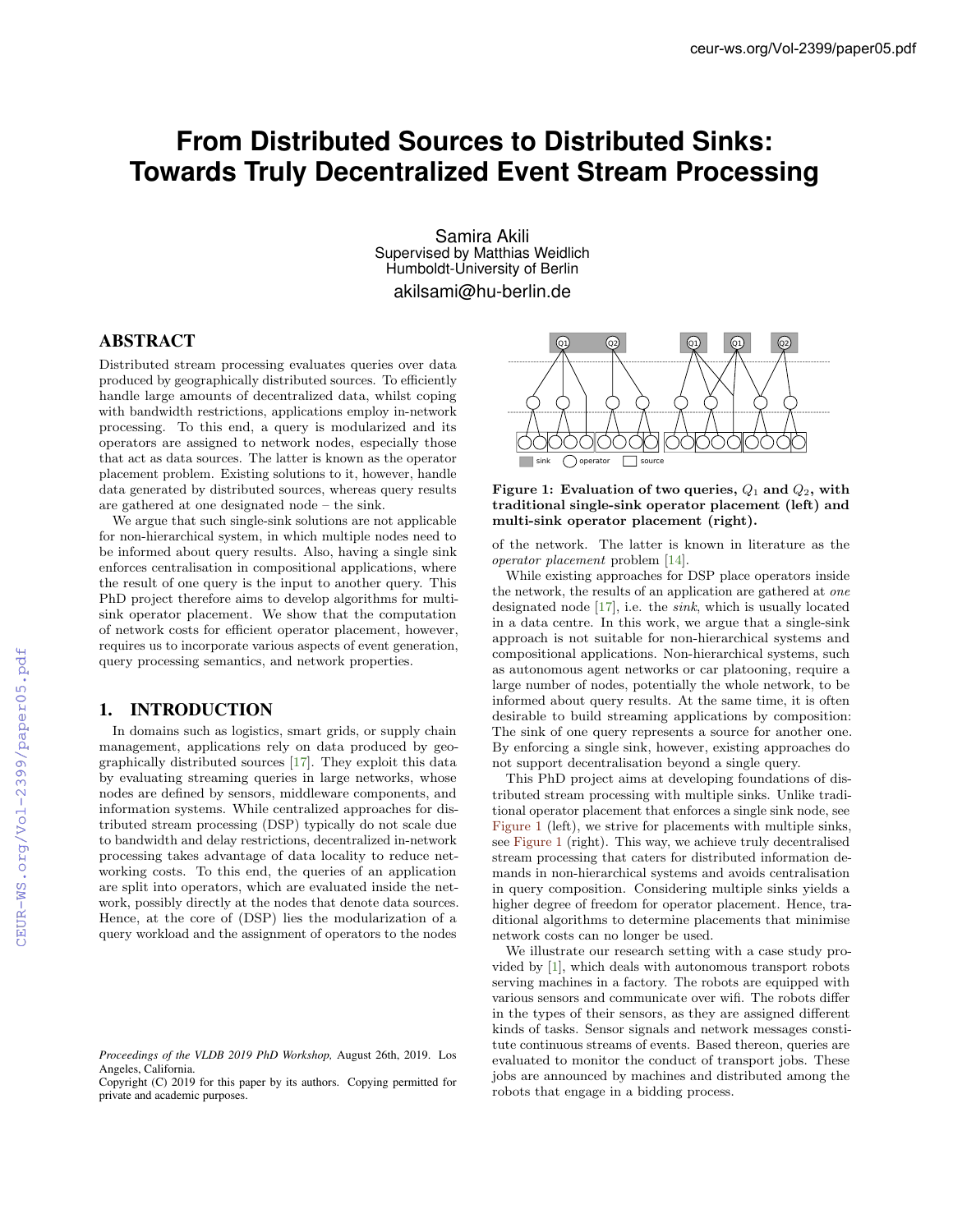In the remainder, Section 2 gives a formulation of our research context. We review related work in Section 3, and present our preliminary results in Section 4. In Section 5, we conclude and outline our research agenda.

### 2. RESEARCH CONTEXT

We first define a query model for stream processing. We then formalize the problem of operator placement with multiple sinks and elaborate on various dimensions of this problem.

## 2.1 Query Model

To exemplify our approach, we employ a query language model as used in Complex Event Processing (CEP) [5]. Let  $U = E_1, \ldots, E_n$  denote the universe of primitive event types. Each event type *E* consists of a set of attributes  $E = (A_1, \ldots, A_n)$ , with, w.l.o.g.,  $A_1$  being a timestamp. A query defines a composite event pattern through a set of operators, predicates describing correlation between events, and a time window within which the pattern has to be detected. An operator of a query is either defined by a primitive event type, or composed of other operators. Common composite operators are SEQ, AND, OR and NOT [11]. The AND operator matches, if all input event types occur; the SEQ operator requires all inputs in the specified order; the OR operator matches, if at least one of the inputs occurs; and the NOT operator requires the absence of its input and is typically defined in the context of another operator. An example for the latter is the query  $SEQ(A \na, NOT(B \nb), C \nc)$ , which matches if no event of type B occurs between events of types A and C. We write  $A^n$  as a shorthand for  $\mathsf{SEQ}(A a_1, ..., A a_n)$ .

Consider the above case of autonomous transport robots. A monitoring query detects the following situation: An obstacle is reported (event type Ob) three times (a single observation is not trustworthy due to workers passing the area). Then, a request is issued to tow away the obstacle (Tow Req). A robot capable of towing obstacles acknowledges the request (Tow Ack). However, within five minutes the obstacle is still observed at the respective position. This situation hints at overloading of the robots capable of towing away obstacles and may be detected with the following query:

```
SEQ((Ob o)<sup>3</sup>), Tow_Req tq, Tow_Ack ta, Obst o')
WHERE o. position = o'. positionAND o'. timestamp - ta. timestamp \geq 5min
WITHIN 10min
```
## 2.2 Problem Statement

A query can be represented as operator tree (neglecting the correlation predicates and time window). This is formalized as a tuple  $(O, \lambda)$ , where *O* is a set of operators with  $O_p \subset O$ being the operators defined by primitive event types, and  $\lambda: \check{O} \to 2^O$  is a function that assigns input operators to an operator (i.e. its children in the tree). A workload *Q* is a set of queries.

Queries are evaluated in an event-sourced network, which is defined as a tuple  $(G, f)$  where  $G$  is an undirected graph  $G = (V, E)$  with *V* as a set of nodes and *E* as a set of communication channels, and  $f: V \to 2^U$  as a function that defines the types of events generated at a node. Here we only consider the case that *G* is complete. Each node generates a local trace, an infinite sequence of events of the respective types that are totally ordered by their timestamps.

Given an event-sourced network  $(G, f)$  and a query  $(O, \lambda)$ , a placement  $p: O \to 2^V$  is a function that assigns each operator to a set of nodes. We refer to a node to which an operator *o* has been assigned as a *host* of *o*. Placements are directly lifted to a query workload  $Q$ , i.e.,  $p_w : \bigcup_{(O,\lambda) \in Q} O \to$ 2*<sup>V</sup>* assigns all operators of queries of *Q* to sets of nodes.

A placement dictates which nodes have to exchange events to evaluate queries: In general, a node *n* receives events from all nodes that host operators that are inputs for at least one operator hosted at n. The quality of a query placement is assessed by the network costs it inflicts. We define the network costs as the total rate with which events are exchanged. Given a placement *p<sup>w</sup>* of a query workload *Q*, we denote its total cost by  $c(p_w) \in \mathbb{R}$ . Based thereon, we capture the general problem addressed by our work as follows:

PROBLEM 1. Let  $Q$  be a query workload and  $(G, f)$  a *event-sourced network. The problem of* multi-sink operator placement *is to determine a placement p<sup>w</sup> for Q such that*  $c(p_w)$  *is minimal.* 

It is important to note that unlike traditional approaches we consider to assign an operator to a *set* of nodes – leading to placements with *multiple* sinks.

#### 2.3 Problem Dimensions

The problem of *multi-sink operator placement* needs to be addressed in the light of various parameters that arise from an application domain. Below, we provide an overview of this parameter space, along three dimensions: event generation, query processing semantics, and network properties.

#### *2.3.1 Event Generation*

Event Rates. To determine an optimal operator placement, knowledge about the rates of event generation is crucial. Intuitively, it is beneficial to host an operator where its input events are generated with high rates. Such knowledge may be available at different granularities, in terms of a *local*, *global*, or *distributed* rate per event type. Under a *local* rate, events of a type are generated with a different rate per node. An example from our case study are events of type BATTERY LOW generated by a robot, if it needs to charge its battery. The rates at which BATTERY LOW events are generated depends on the deployed battery and differs for each robot. In contrast, events may be generated with a *global* rate, i.e., the same rate per node. An example are BEACON MESSAGE events emitted periodically by each robot about its location. Under a *distributed* rate, only the total rate of event generation in the network is known, but not the rates at individual nodes. Consider ACCEPT JOB MESSAGE events sent by the robots that win the bidding for transport jobs. While the total rate of these events is known, their distribution among the wining robots is not.

Event Uniqueness. The *uniqueness* of events influences the cost of operator placements: the local event traces of nodes may contain only distinct events or show some overlap (i.e., the *same* event may be generated by more than one node). In our case study, the latter is observed for TEMPERA-TURE DROP events: If temperature drops below a threshold, all robots equipped with a thermometer report the situation simultaneously. From an application point of view, there is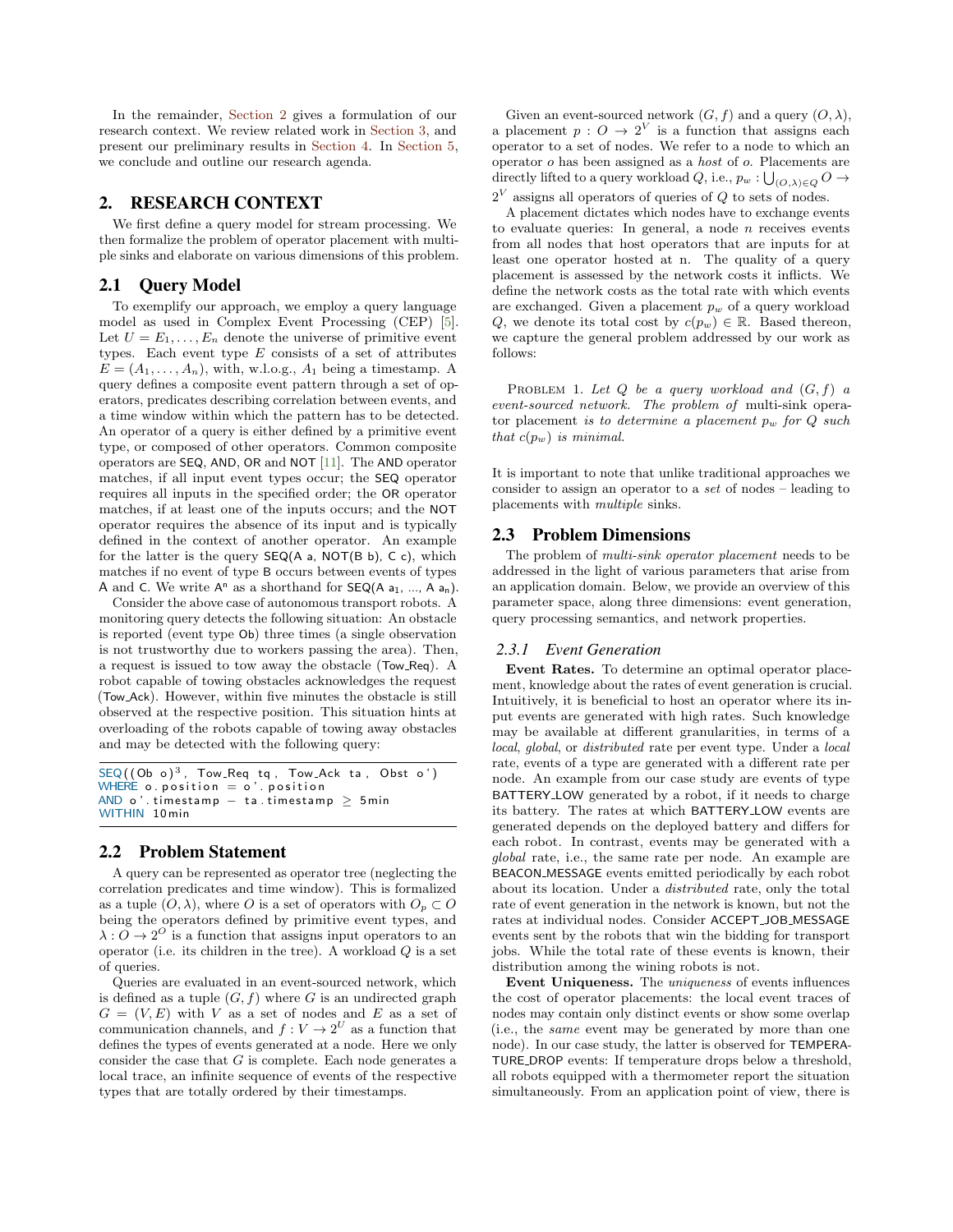

Figure 2: Depending on the consumption policy different placements yield optimality.

no need to distinguish these reports, so that they are considered as a single event that may be generated at multiple nodes. Clearly, this influences the costs of a placement.

#### *2.3.2 Query Processing Semantics*

Consumption Policy. Semantics of streaming queries are fine-tuned by a *consumption policy* that dictates how to select events for query matching [3]. For instance, under an *unrestricted* policy, an event may be processed by multiple operators of the same query [2]. In contrast, a *continuous* policy allows each event to be processed by exactly one operator (i.e., the event is consumed by the operator).

Consider Figure 2, which illustrates a network of three nodes generating events of four types (a box next to a node shows the generated event types) with the same (local) rate *r* and the query Q1. Under an *unrestricted* policy, the query would match once a set of three A events, a C event, and a D event have been observed in the network. With a *continuous* policy, a total of six A events is required for a match, though. The former policy leads to an event being sent from its generating node to all nodes hosting operators for the respective type. The latter policy, in turn, means that this is not required. Figure 2 also illustrates how the the consumption policy impacts the cost of an operator placement: It shows two placements, *p*1 and *p*2, with the query's sink node being placed at either node 1 or node 3, respectively. Each node optimizes query evaluation and sends partial matches instead of individual events, e.g. in placement  $p_1$ , node 2 sends matches for  $AND(A<sup>3</sup>,C)$  to node 1 instead of all events of type A and C. For an *unrestricted* policy, *p*<sup>1</sup> yields minimal network costs, whereas *p*<sup>2</sup> is optimal under a *continuous* policy. Thus, the chosen policy impacts the rates with which A events are sent and leads to different optimal placement.

Selectivity. The cost of operator placement is also influenced by selectivity of an operator, i.e., the portion of events processed by it that fulfill the correlations predicates (see Section 2.1). The selectivity may be estimated based on the distribution of the events' attribute values. As the selectivity of an operator governs the output rate of a node hosting the operator, it influences the costs of a placement.

#### *2.3.3 Network Properties*

Push-Pull Communication. Instead of requiring nodes to send events to other nodes for processing (known as pushbased communication), DSP may also exploit pull-based communication [4]. Then, operators pull their input events from other nodes, which potentially reduces network costs. Both communication paradigms induce space for optimisation, where low frequency events are pushed, while high frequency events are pulled on demand.

Load Balancing. A simple strategy for load balancing in DSP is to restrict the maximum number of operators that can be hosted per node. Yet, this number may be largely detached from the actual computational load (CPU cycles) and networking load (number of received events). To achieve effective load balancing, the types of operators have to be taken into account. Stateful operators, e.g. SEQ, are particularly demanding in terms of computational resources [19].

Constraints on Event Diffusion. The communication within the network might be restricted, e.g. due to privacy or organizational reasons. Such restrictions can be defined on the node level, prohibiting specific nodes to exchange events, or on the event level, prohibiting certain event types to be shared across the network. As a consequence, some nodes might be not eligible to become host for an operator, which leads to a reduced space of possible placements.

#### 3. RELATED WORK

Operator placement has been investigated in the context of distributed stream processing [13–15], distributed CEP  $[9, 10, 18]$ , and sensor networks  $[8, 16]$ . For non treestructured queries, the problem is known to be NP-hard [7], so that most existing approaches yield heuristic placement algorithms. In [12] and [17], distributed stream processing and CEP applications were surveyed and it was concluded that they differ in their employed system and query model, optimization goal and in whether the placement algorithm is centralized or decentralized. In all of the works mentioned above, the operator placement problem is formulated such that an operator is placed at exactly one node leading to single-sink solutions, which are not suitable for our intent.

Distributed Stream Processing. In DSP, operators are usually considered as black-boxes, so that none of the existing works considers operator semantics. In [14] and [15], placement algorithms are introduced to optimize bandwidth and delay. While different types of event generation can be employed in the proposed cost model, none of the factors we discussed as *network properties* are addressed. Recently, Nardelli et al. [13] introduced several heuristics to compute placements, yet considering solely single-sink solutions.

Distributed Complex Event Processing. In [9, 10, 18], (single-sink) placement algorithms that optimize networking costs are introduced. Chen et al. [9] employ a language model similar to ours and support push-pull communication. However, neither load balancing strategies nor query semantics are taken into account. Cugola et al. [10] discuss placement strategies for CEP queries written in TESLA. While query semantics are incorporated, the approach ignores requirements in terms of load balancing. Starks et al. [18] investigate distributed CEP for mobile ad-hoc networks and propose a decentralized algorithm. They argue that due to the inherent dynamicity of such systems, placements need to be recomputed frequently, which calls for optimizations of the placement algorithm itself in terms of networking costs. Neither load balancing nor push-pull communication are supported by the proposed placement mechanism, though.

Sensor Networks. Srivastava et al. [16] introduce a placement algorithm that is optimal in bandwidth consumption and load balancing. However, their approach is only applicable for operators resembling filters, which strongly limits the query language and simplifies load balancing. In [8]